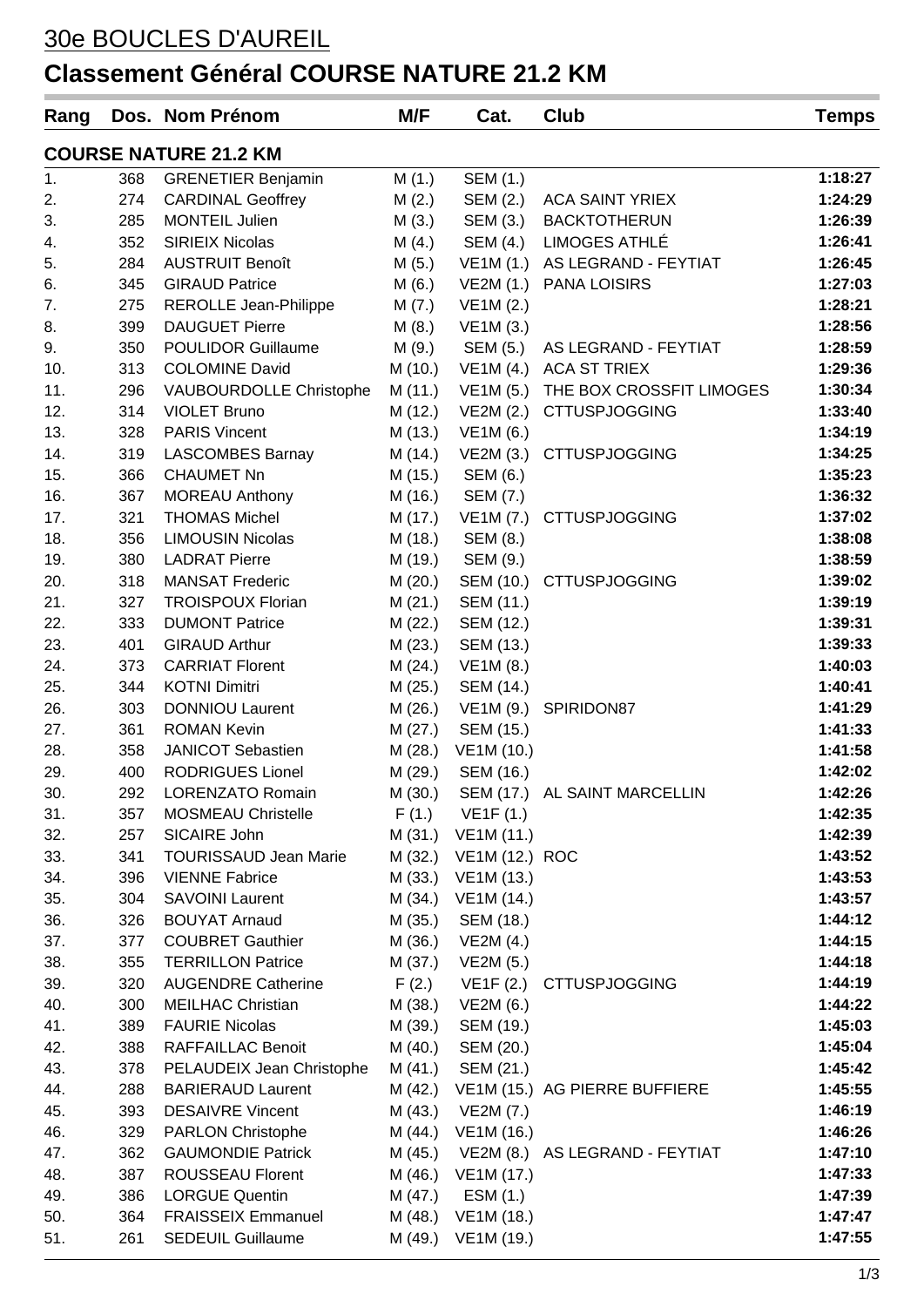## 30e BOUCLES D'AUREIL **Classement Général COURSE NATURE 21.2 KM**

| Rang |     | Dos. Nom Prénom            | M/F     | Cat.                    | Club                                  | <b>Temps</b> |
|------|-----|----------------------------|---------|-------------------------|---------------------------------------|--------------|
| 52.  | 398 | <b>GERMANEAU Benoit</b>    | M(50.)  | SEM (22.)               |                                       | 1:48:02      |
| 53.  | 335 | <b>SALON Gilles</b>        | M (51.) | VE2M (9.)               |                                       | 1:48:24      |
| 54.  | 266 | <b>GAGNEUX Tanguy</b>      | M (52.) | SEM (23.)               |                                       | 1:48:41      |
| 55.  | 276 | <b>ROUGIER Fabrice</b>     | M (53.) |                         | VE1M (20.) VERNEUIL MACADAM           | 1:48:46      |
| 56.  | 394 | DELOBELLE Jean Luc         | M (54.) | VE2M (10.)              |                                       | 1:49:16      |
| 57.  | 273 | PRUNGET Julien             | M (55.) | SEM (24.)               |                                       | 1:49:37      |
| 58.  | 390 | <b>COUTANT Régis</b>       | M (56.) | VE1M (21.)              |                                       | 1:49:43      |
| 59.  | 291 | <b>GIRAUD Vincent</b>      | M (57.) | SEM (25.)               |                                       | 1:50:43      |
| 60.  | 253 | JACQUET Frédéric           | M (58.) | VE1M (22.)              |                                       | 1:50:44      |
| 61.  | 254 | <b>MARSAUDON Vincent</b>   | M (59.) | SEM (26.)               |                                       | 1:50:57      |
| 62.  | 354 | <b>ROCHETTE Benoit</b>     | M (60.) | SEM (27.)               |                                       | 1:51:24      |
| 63.  | 315 | <b>ABRAHAM Didier</b>      | M (61.) |                         | VE2M (11.) CTTUSPJOGGING              | 1:51:37      |
| 64.  | 379 | <b>GRAPPY Julian</b>       | M (62.) | SEM (28.)               |                                       | 1:51:54      |
| 65.  | 283 | <b>PROUMEN Pascal</b>      | M (63.) | VE2M (12.) VTTOP        |                                       | 1:52:04      |
| 66.  | 293 | <b>MARTIN Dominique</b>    | M (64.) | VE1M (23.)              |                                       | 1:52:14      |
| 67.  | 340 | <b>DALE Helen</b>          | F(3.)   |                         | VE2F (1.) CO DU SUD DE LIESSRE        | 1:52:31      |
| 68.  | 282 | <b>MORICHON Valerie</b>    | F(4.)   | VE1F(3.)                |                                       | 1:52:34      |
| 69.  | 286 | JAVELAUD Laurent           |         |                         | M (65.) VE1M (24.) AS LEGRAND FEYTIAT | 1:52:35      |
| 70.  | 294 | <b>TEXIER Arnaud</b>       |         |                         | M (66.) VE1M (25.) ST GENCE ATHLE     | 1:52:42      |
| 71.  | 306 | <b>LAGARDE Emmanuel</b>    | M (67.) | VE1M (26.)              |                                       | 1:53:04      |
| 72.  | 376 | <b>RAUMOND Alain</b>       | M(68.)  | SEM (29.)               |                                       | 1:53:16      |
| 73.  | 374 | <b>CARLIER Vincent</b>     | M (69.) | VE1M (27.)              |                                       | 1:53:36      |
| 74.  | 268 | <b>MICHENOT Benoit</b>     | M (70.) |                         | SEM (30.) PANA LOISIRS                | 1:53:38      |
| 75.  | 384 | <b>LEYSENNE Christophe</b> | M (71.) | VE1M (28.)              |                                       | 1:54:19      |
| 76.  | 309 | LOPEZ Bruno                |         | M (72.) VE2M (13.) AGPB |                                       | 1:54:22      |
| 77.  | 383 | RODRIGUES Manuel           |         | M (73.) VE2M (14.)      |                                       | 1:54:42      |
| 78.  | 280 | <b>TÊTE Patrick</b>        |         |                         | M (74.) VE2M (15.) VERNEUIL OXYGÈNE   | 1:55:11      |
| 79.  | 359 | <b>MONTIS Francoise</b>    | F(5.)   |                         | VE1F (4.) VERNEUIL OXYGÈNE            | 1:55:12      |
| 80.  | 370 | <b>SOUCHAC Bruno</b>       | M (75.) | VE1M (29.)              |                                       | 1:55:39      |
| 81.  | 332 | JOSSE Jean-François        | M (76.) | VE2M (16.)              |                                       | 1:56:15      |
| 82.  | 369 | <b>CHATEGNIER Julien</b>   | M (77.) | VE1M (30.)              |                                       | 1:56:16      |
| 83.  | 272 | PAYSANT Johann             | M (78.) |                         | SEM (31.) LIMOGES ATHLÉ               | 1:56:25      |
| 84.  | 371 | <b>GUIBERT Stephane</b>    | M (79.) | VE1M (31.)              |                                       | 1:56:30      |
| 85.  | 343 | <b>VERLHAC Maxime</b>      | M (80.) | SEM (32.)               |                                       | 1:56:32      |
| 86.  | 298 | ROUSSET Alain              | M (81.) |                         | VE3M (1.) SPIRIDON87                  | 1:56:33      |
| 87.  | 251 | <b>MINEUR Quentin</b>      | M (82.) | ESM(2.)                 |                                       | 1:56:49      |
| 88.  | 375 | <b>RUCHOUX Theo</b>        | M (83.) | VE1M (32.)              |                                       | 1:58:10      |
| 89.  | 348 | <b>LATOUR Thierry</b>      | M (84.) | VE1M (33.)              |                                       | 1:58:41      |
| 90.  | 287 | <b>DESCHAMPS David</b>     | M (85.) |                         | VE1M (34.) VERNEUIL OXYGÉNE           | 1:58:57      |
| 91.  | 397 | <b>DELISEE Laure</b>       | F(6.)   | VE1F(5.)                |                                       | 1:59:08      |
| 92.  | 346 | MANSURYAN Tigran           | M (86.) | VE1M (35.)              |                                       | 1:59:33      |
| 93.  | 382 | <b>BRUNE Nelly</b>         | F(7.)   | VE2F(2.)                |                                       | 1:59:46      |
| 94.  | 322 | <b>LASSINCE Sophie</b>     |         |                         | $F(8.)$ VE1F $(6.)$ AS LEGRAND        | 2:00:54      |
| 95.  | 308 | <b>BIRBAUD Christian</b>   | M (87.) | VE2M (17.) AGPB         |                                       | 2:00:58      |
| 96.  | 323 | <b>SOULAT David</b>        | M (88.) | VE1M (36.)              |                                       | 2:00:58      |
| 97.  | 353 | <b>MERLE Sebastien</b>     | M (89.) | SEM (33.)               |                                       | 2:01:16      |
| 98.  | 391 | <b>JUDAS Frederic</b>      | M (90.) | VE1M (37.)              |                                       | 2:01:38      |
| 99.  | 267 | <b>JARRY Jean-Pierre</b>   | M (91.) | VE3M(2.)                |                                       | 2:01:42      |
| 100. | 263 | <b>DECUIGNIERE Thomas</b>  | M (92.) |                         | VE1M (38.) CC NIEUL CAP               | 2:02:01      |
| 101. | 302 | <b>DELANNOY Solange</b>    | F(9.)   | VE3F (1.)               | CO-KM42                               | 2:03:11      |
| 102. | 336 | <b>FRANCOIS Bruno</b>      | M (93.) | VE2M (18.)              |                                       | 2:03:57      |
| 103. | 258 | <b>CHAMBON Bernard</b>     | M (94.) |                         | VE3M (3.) SPIRIDON87                  | 2:04:48      |